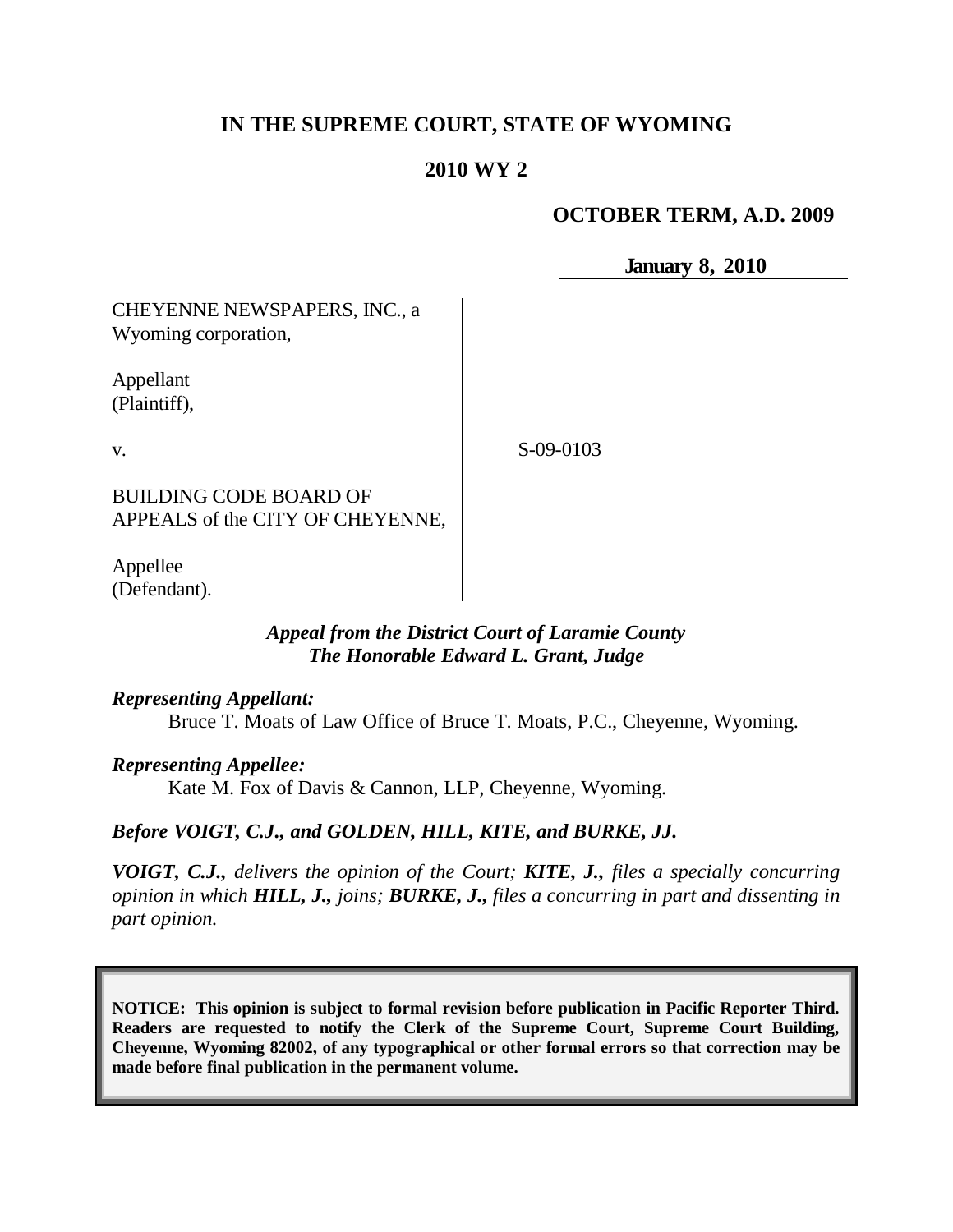### **VOIGT, Chief Justice.**

[¶1] Cheyenne Newspapers, Inc. (the Newspaper), appeals from a summary judgment granted by the district court in favor of the Building Code Board of Appeals of the City of Cheyenne (the Board), declaring that certain Board action did not violate the Wyoming Public Meetings Act, and that such action, therefore, was not null and void. We affirm in part and reverse in part.

### **ISSUES**

[¶2] 1. Are quasi-judicial deliberations following a contested case hearing under the Wyoming Administrative Procedures Act (WAPA) subject to the Wyoming Public Meetings Act (the Act)?

2. Did the Board take any action that must be considered null and void when it met in private to deliberate on a contested case hearing and then voted on its decision in a public meeting?

## **FACTS**

[¶3] The Board was created by an ordinance of the City of Cheyenne, a municipality duly incorporated by the State of Wyoming. Board procedures are governed by rules promulgated in 1997. In 2008, the City of Cheyenne's Historic Preservation Board denied permits to demolish six houses in an historic district. The homeowners appealed to the Board. The Board conducted a public contested case hearing on June 27, 2008, during which hearing the parties were represented by counsel, witnesses were heard, and exhibits presented. At the close of the hearing, the Board retired to deliberate in private. These private deliberations, which the Board characterized as "quasi-judicial" rather than "executive session," extended into a meeting on July 2, 2008. The Board then convened a public meeting on July 14, 2008, during which it discussed its prior deliberations and then voted to adopt a draft decision affirming the denial of the demolition permits.

[¶4] On July 8, 2008, the Newspaper filed in the district court a Petition for Injunction, seeking an order prohibiting the Board from entering a decision prior to deliberating in a public meeting. Because the Board issued its decision before the Newspaper's petition was heard, the Newspaper on July 16, 2008 filed an Amended Complaint, seeking instead an order declaring the Board's action to be "null and void as not in conformance with the Wyoming [Public] Meetings Act."

[¶5] Both parties filed in the district court motions for summary judgment, which motions were heard upon their additional filing of a Joint Statement of Undisputed Facts. The district court determined that the Newspaper had standing to pursue the action, that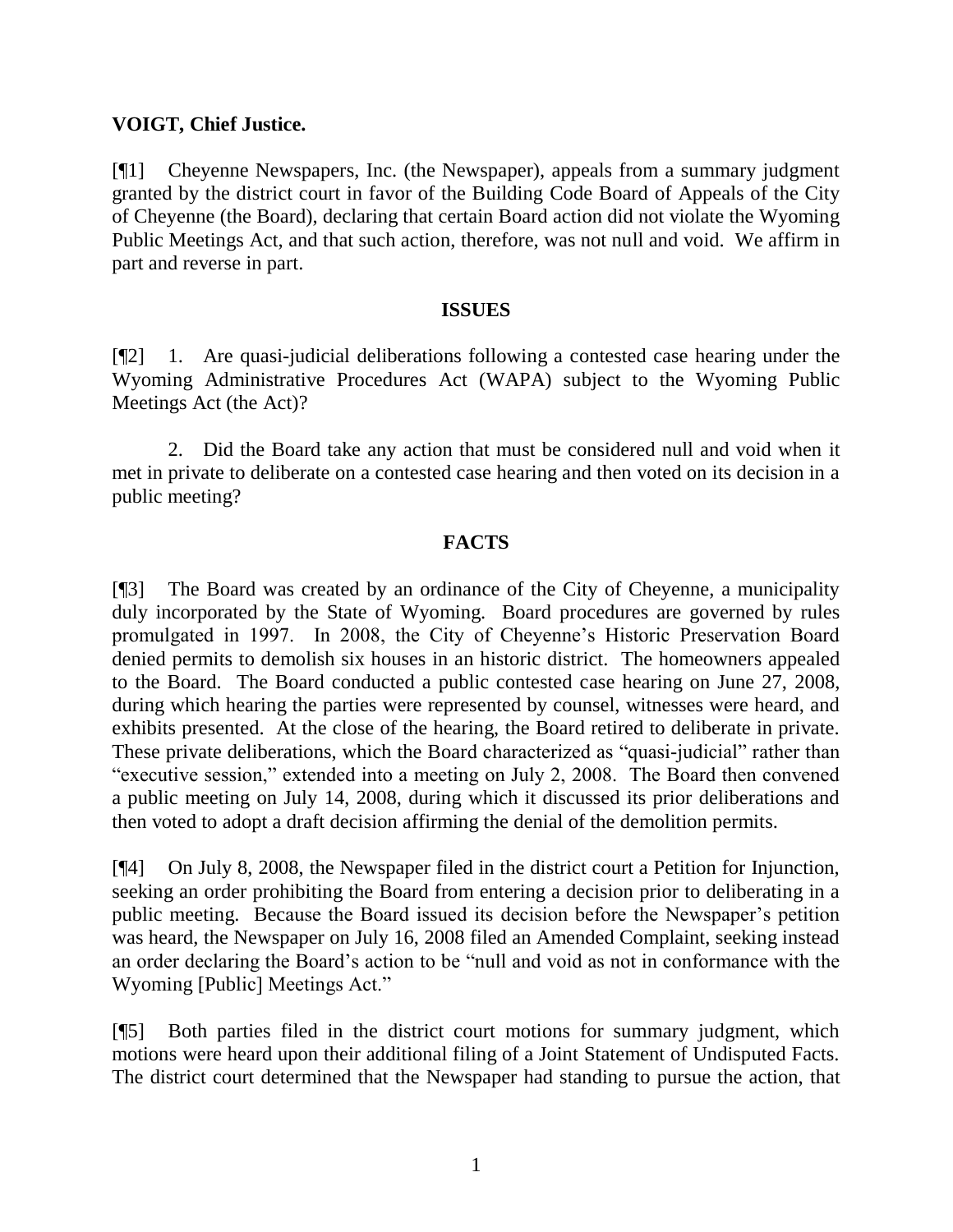the Act did not apply to quasi-judicial deliberations after a contested case hearing pursuant to the WAPA, and that the Board's action was, therefore, not null and void. Summary judgment was granted to the Board, which led to the instant appeal.

### **DISCUSSION**

[¶6] Before we discuss the substantive issues in the case, we must very briefly address the jurisdictional standing issue mentioned by the Newspaper, although not challenged by the Board. We will note simply that we are satisfied that the Newspaper has standing to seek a declaration from the courts that the public, and the media as the public's representative, have standing under our precedent to determine the applicability of the Act under these circumstances. *See Jolley v. State Loan & Inv. Bd.*, 2002 WY 7, ¶¶ 6-10, 38 P.3d 1073, 1076-79 (Wyo. 2002); *Mgmt. Council of the Wyo. Legislature v. Geringer*, 953 P.2d 839, 841-42 (Wyo. 1998); *Washakie County Sch. Dist. No. One v. Herschler*, 606 P.2d 310, 316-18 (Wyo. 1980). In particular, *Sheridan Newspapers, Inc. v. City of Sheridan*, 660 P.2d 785, 791-95 (Wyo. 1983), recognizes that the public has the right to know what its government is doing, and that members of the "press are the eyes and ears of the people." *Id*. at 791.

[¶7] Although it is not affirmatively identified as such, the Newspaper's Amended Complaint is of the nature of a declaratory judgment action brought pursuant to Wyo. Stat. Ann. § 1-37-103 (LexisNexis 2009), which reads as follows:

> Any person interested under a deed, will, written contract or other writings constituting a contract, or whose rights, status or other legal relations are affected by the Wyoming constitution or by a statute, municipal ordinance, contract or franchise, may have any question of construction or validity arising under the instrument determined and obtain a declaration of rights, status or other legal relations.

[¶8] We have held that summary judgment may be an appropriate resolution of a declaratory judgment action. *Coffinberry v. Bd. of County Comm'rs of County of Hot Springs*, 2008 WY 110, ¶ 3, 192 P.3d 978, 979 (Wyo. 2008). Our standard for reviewing a summary judgment granted in a declaratory judgment action is as follows:

> We review a grant of summary judgment entered in response to a petition for declaratory judgment *de novo*. *Wyo. Cmty. Coll. Comm'n v. Casper Cmty. Coll. Dist.*, 2001 WY 86, ¶ 11, 31 P.3d 1242, 1247 (Wyo. 2001). "We accord no deference to the district court on issues of law and may affirm the summary judgment on any legal grounds appearing in the record." *Id.* "The summary judgment can be sustained only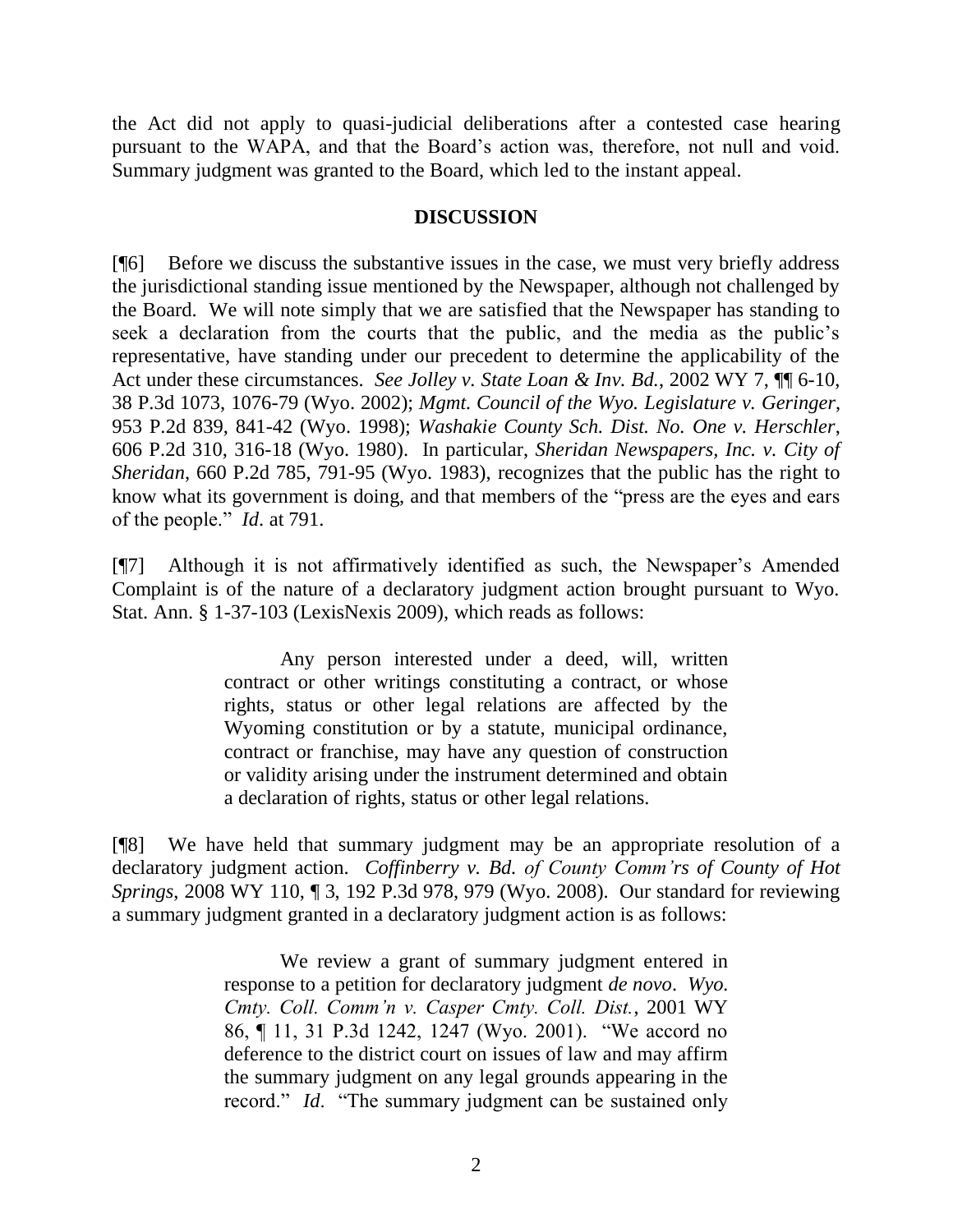when no genuine issues of material fact are present and the moving party is entitled to judgment as a matter of law." *Id*.

*Voss v. Goodman*, 2009 WY 40, ¶ 9, 203 P.3d 415, 419 (Wyo. 2009).

[¶9] The question presented to the Court is one of statutory construction. The rules for that process are well established:

> In interpreting statutes, our primary consideration is to determine the legislature's intent. All statutes must be construed in *pari materia* and, in ascertaining the meaning of a given law, all statutes relating to the same subject or having the same general purpose must be considered and construed in harmony. Statutory construction is a question of law, so our standard of review is de novo. We endeavor to interpret statutes in accordance with the legislature's intent. We begin by making an inquiry respecting the ordinary and obvious meaning of the words employed according to their arrangement and connection. We construe the statute as a whole, giving effect to every word, clause, and sentence, and we construe all parts of the statute in *pari materia*. When a statute is sufficiently clear and unambiguous, we give effect to the plain and ordinary meaning of the words and do not resort to the rules of statutory construction. Moreover, we must not give a statute a meaning that will nullify its operation if it is susceptible of another interpretation.

Moreover, we will not enlarge, stretch, expand, or extend a statute to matters that do not fall within its express provisions.

Only if we determine the language of a statute is ambiguous will we proceed to the next step, which involves applying general principles of statutory construction to the language of the statute in order to construe any ambiguous language to accurately reflect the intent of the legislature. If this Court determines that the language of the statute is not ambiguous, there is no room for further construction. We will apply the language of the statute using its ordinary and obvious meaning.

*BP Am. Prod. Co. v. Dep't of Revenue*, 2005 WY 60, ¶ 15, 112 P.3d 596, 604 (Wyo. 2005) (internal citations and quotations omitted). We must accept statutes as they are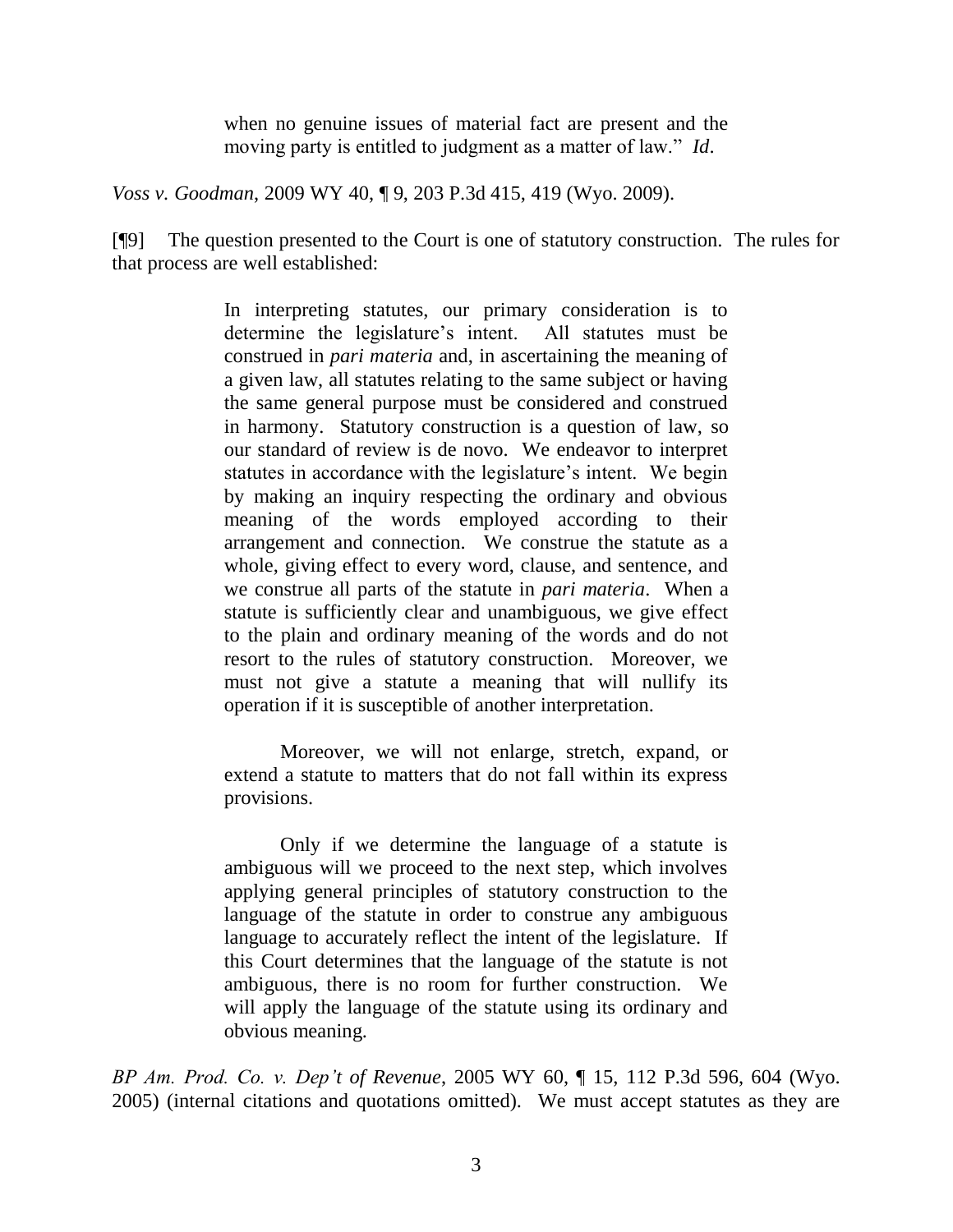written; neither omitting words that are included, nor including words that are omitted. *Id.*; *Hede v. Gilstrap*, 2005 WY 24, ¶ 6, 107 P.3d 158, 163 (Wyo. 2005); *Fontaine v. Bd. of County Comm'rs of Park County*, 4 P.3d 890, 895 (Wyo. 2000); *In re Adoption of Voss*, 550 P.2d 481, 485 (Wyo. 1976).

[¶10] Whether a statute is ambiguous is a question of law for the Court's determination. *Dep't of Revenue & Taxation v. Pacificorp*, 872 P.2d 1163, 1166 (Wyo. 1994). A statute is unambiguous if reasonable persons are able to agree as to its meaning with consistency and predictability, while a statute is ambiguous if it is vague or uncertain and subject to varying interpretations. *Id*. (internal citations and quotation marks omitted).

[¶11] The instant case focuses upon the language of Wyo. Stat. Ann. § 16-4-403(a) (LexisNexis 2009), which reads as follows:

> (a) All meetings of the governing body of an agency are public meetings, open to the public at all times, except as otherwise provided. No action of a governing body of an agency shall be taken except during a public meeting following notice of the meeting in accordance with this act. Action taken at a meeting not in conformity with this act is null and void and not merely voidable.

The following definitions found in Wyo. Stat. Ann. § 16-4-402(a) (LexisNexis 2009) are relevant to the issues presented:

(a) As used in this act:

(i) "Action" means the transaction of official business of an agency including a collective decision of a governing body, a collective commitment or promise by a governing body to make a positive or negative decision, or an actual vote by a governing body upon a motion, proposal, resolution, regulation, rule, order or ordinance;

(ii) "Agency" means any authority, bureau, board, commission, committee, or subagency of the state, a county, a municipality or other political subdivision which is created by or pursuant to the Wyoming constitution, statute or ordinance, other than the state legislature and the judiciary;

(iii) "Meeting" means an assembly of at least a quorum of the governing body of an agency which has been called by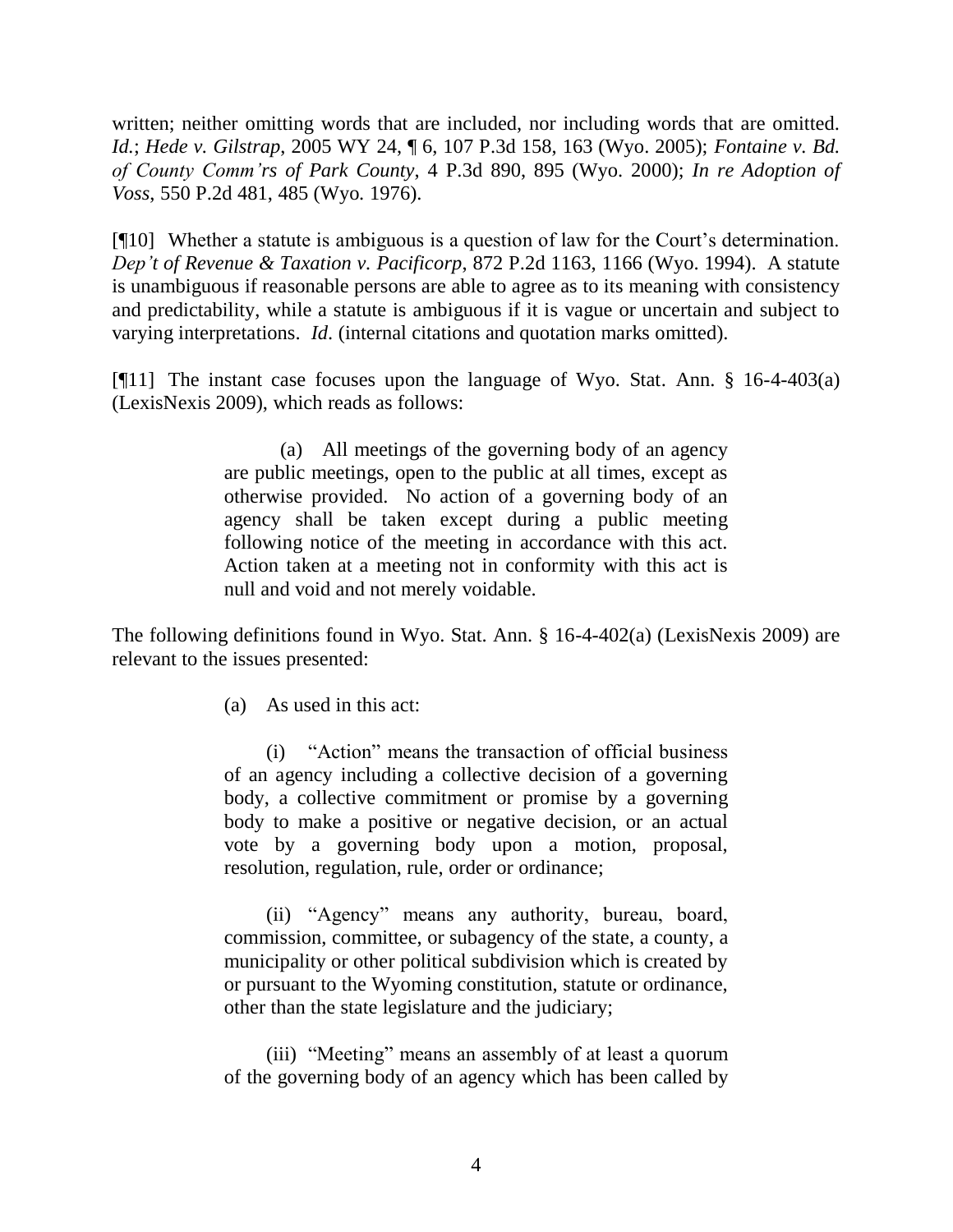proper authority of the agency for the purpose of discussion, deliberation, presentation of information or taking action regarding public business[.]

[¶12] The nature of the administrative proceedings in this case leads us to single out one other statute that must be addressed. Wyo. Stat. Ann. § 16-3-110 (LexisNexis 2009), which is part of the WAPA, reads as follows:

> A final decision or order adverse to a party in a contested case shall be in writing or dictated into the record. The final decision shall include findings of fact and conclusions of law separately stated. Findings of fact if set forth in statutory language, shall be accompanied by a concise and explicit statement of the underlying facts supporting the findings. Parties shall be notified either personally or by mail of any decision or order. A copy of the decision and order shall be delivered or mailed forthwith to each party or to his attorney of record.

 $[913]$  The answer to the first question – whether the quasi-judicial deliberations following a contested case hearing under the WAPA are subject to the Act – can readily be answered by application of the rules of statutory construction to the Act. The starting point, of course, is the mandate in Wyo. Stat. Ann. § 16-4-403(a) that "[a]ll meetings of the governing body of an agency are public meetings . . . ." First, it is logical to ask whether the Board is an "agency" under Wyo. Stat. Ann. § 16-4-402(a)(ii) because, if it is not, the Act does not apply. We would be hard-pressed to find any ambiguity in that statutory subsection, and equally hard-pressed to say that the Board is not an "agency" under the definition. The Board is a "board' created by an ordinance of the City of Cheyenne, which is a municipality. Next, we should ask whether a "meeting," as defined in Wyo. Stat. Ann. § 16-4-402(a)(iii), took place. Once again, the statute is clear, and there is no factual dispute; the Board met to discuss and deliberate the appeal from the action of the City's Historic Preservation Board. Surely, no one could argue that such was not "public business," and there has been no suggestion that fewer than a quorum of the members was present.

[¶14] The Board attempts to "hang its hat," at least in part, on the contention that it is not a "governing body" under the Act. Noting that the phrase "governing body" is not defined in the Act, it points out that, under Wyo. Stat. Ann. § 15-1-101(a)(vi) (LexisNexis 2009), "governing body" is defined as "the council or commission constituting the elected legislative body of any city or town including the mayor who is the presiding officer." The Board also directs the Court to Wyo. Stat. Ann. § 35-10- 201(b) (LexisNexis 2009), where "governing body" is defined as the city council or the board of county commissioners. We find these statutory references to be unhelpful, at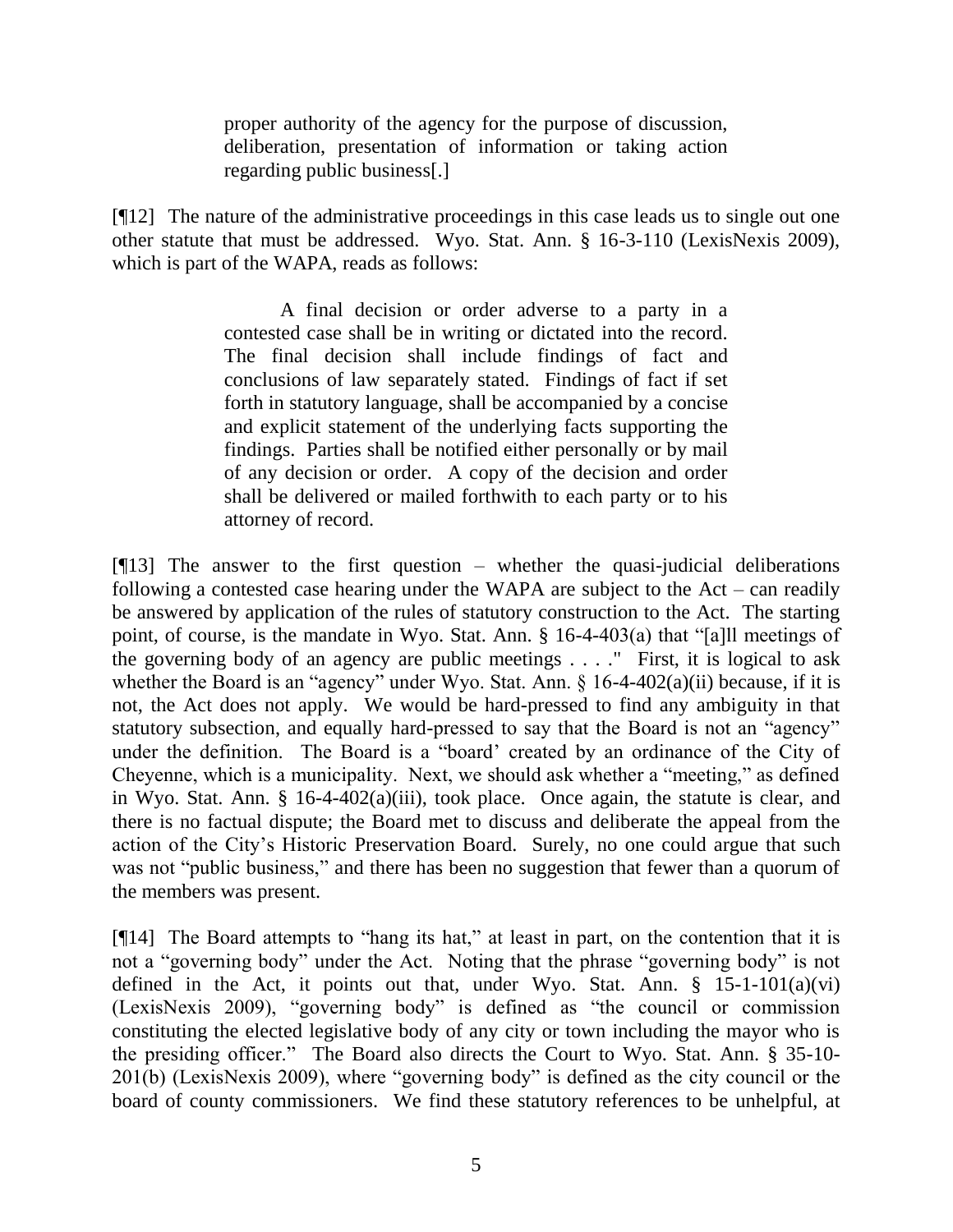best, and misleading, at worst. Wyo. Stat. Ann. § 15-1-101(a)(vi) defines the phrase solely for the purposes of Title 15, which contains the statutory authority for cities and towns in Wyoming. Wyo. Stat. Ann. § 35-10-201(b) defines the phrase solely for the purposes of Article 2 of Title 35, which provides for the regulation of fireworks.<sup>1</sup>

[¶15] Generally speaking, a "governing body" is the "group . . . having ultimate control." *Black's Law Dictionary* 764 (9th ed. 2009). In the instant case, the group having ultimate control over the Board's decisions is the Board. It is not the city council. Furthermore, to define "governing body" in Wyo. Stat. Ann. § 16-4-402(a)(iii) to limit it to the city council in all matters municipal would render the definition of "agency" in subsection (ii) of that statute less than meaningless; it would make it nonsensical. Simply put, if the legislature had intended to limit application of the Act to city councils and boards of county commissioners, it would have said so. Instead, it unambiguously included all of the entities listed in the definition of "agency."<sup>2</sup>

[¶16] So far, then, we have concluded that the Board is subject to the Act. The next question is whether quasi-judicial deliberations after a WAPA contested case hearing may be closed to the public. The answer is "no." Wyo. Stat. Ann.  $\S$  16-4-403(a) mandates that all meetings of the governing body of an agency are public meetings, "except as otherwise provided." Under the Act, the only provision for closed meetings is for executive sessions as described in Wyo. Stat. Ann. § 16-4-405 (LexisNexis 2009), which does not include quasi-judicial deliberations after a WAPA contested case hearing. In fact, the legislature in 1995 amended the definition of "meeting" to include "discussion, deliberation, presentation of information." Act of July 1, 1995, ch. 110, sec. 1, § 16-402(a)(iii), 1995 Wyo. Laws 207, 208.<sup>3</sup> The Act now clearly intends that an agency's deliberations occur during a public meeting.<sup>4</sup>

<sup>&</sup>lt;sup>1</sup> The Board did not exhaust the list. For example, Wyo. Stat. Ann. § 16-3-101(b)(i) (LexisNexis 2009) exempts the governing body of a city or town from the definition of "agency" under the WAPA, and Wyo. Stat. Ann. § 37-13-103(a)(viii) (LexisNexis 2009) defines "governing body" to include boards of county commissioners, city councils, and the boards of trustees of improvement districts for the purposes of the Wyoming Underground Conversion of Utilities Law.

<sup>2</sup> That is what distinguishes this case from *Decker v. Wyoming Medical Commission*, 2008 WY 100, ¶¶ 17-19, 191 P.3d 105, 118-19 (Wyo. 2008), wherein we determined that a panel created by the Medical Commission was neither an "agency" nor a "governing body" under the Act.

<sup>3</sup> This amendment may have been in response to *Ward v. Goshen County School District No. 1*, 865 P.2d 618, 621 (Wyo. 1993), where we noted that the prior definition of "meeting" in the Act was limited to "an assembly of the governing body of an agency *at which action is taken.*" (Emphasis added.)

<sup>&</sup>lt;sup>4</sup> It is up to the legislature to decide the policy question of whether quasi-judicial deliberations are to take place at public meetings. *Compare Kennedy v. Upper Milford Township Zoning Hearing Board*, 575 Pa. 105, 834 A.2d 1104, 1118 n.28 (2003) (quasi-judicial deliberations included as legitimate purpose for executive session) with *Bryan County Board of Equalization v. Bryan County Board of Tax Assessors*, 253 Ga.App. 831, 560 S.E.2d 719, 720 (2002) (board deliberations not included in statutory exclusions to open meetings act).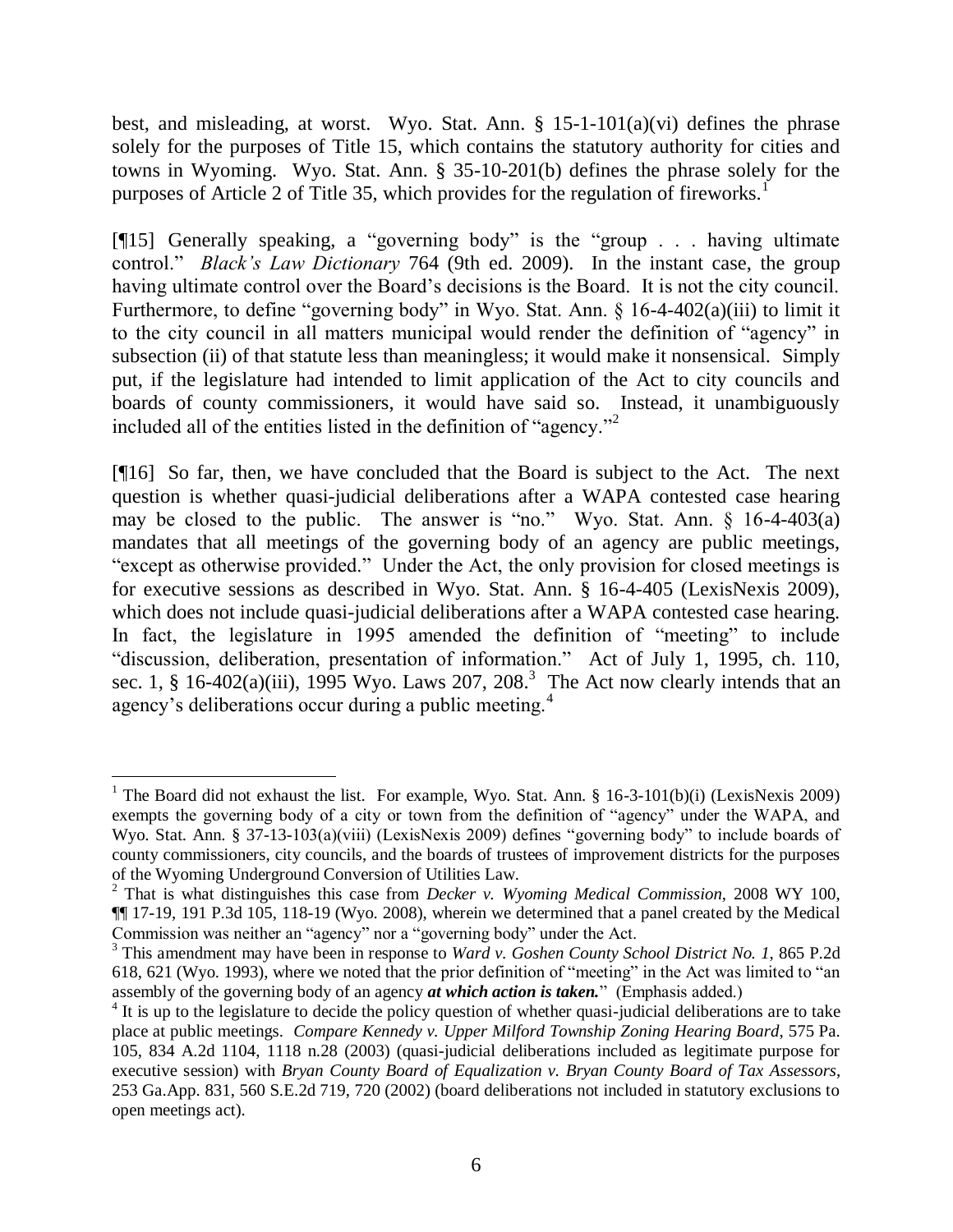[¶17] Finally, we will state our perception that Wyo. Stat. Ann. § 16-3-110, set forth above, does not change this conclusion (*see supra* ¶ 12). Wyo. Stat. Ann. § 16-3-110, which is part of the WAPA, provides for notification of parties and their attorneys, either personally or by mail, of the decision or order of an agency after a contested case hearing. Similar provisions have been interpreted as indicating that the decision need not have been reached in a public meeting. *See Stillwater Sav. & Loan Ass'n v. Oklahoma Sav. & Loan Bd.*, 534 P.2d 9, 11 (Okla. 1975). We do not believe that such a notice requirement serves to defeat the specific requirements of the Act. First, there may be many reasons to require proof of notice of a contested case decision. Second, Wyo. Stat. Ann. § 16-4-407 (LexisNexis 2009) provides that, in the event of statutory conflicts, the provisions of the Act control.

[¶18] The conclusion that the quasi-judicial deliberations of an agency after a contested case hearing pursuant to the WAPA are not exempt from the Act does not answer the second question presented to the Court, which is whether some action was taken by the Board that the Court must declare to be null and void. In that regard, we find the facts of this case to be much like those in *Mayland v. Flitner*, 2001 WY 69, 28 P.3d 838 (Wyo. 2001). In *Mayland*, a board of county commissioners entered into executive session in violation of the Act, but took no action during that meeting that this Court found should be considered void. *Id*. at ¶ 31, at 849. Instead, as in this case, the commissioners took action only later at an appropriately called public meeting. In other words, although the first sentence of Wyo. Stat. Ann. § 16-4-403(a) was violated when the private meeting took place, the second sentence was not violated because the agency's action took place at a public meeting. Thus, the third sentence, wherein the action is declared null and void, does not apply.

### **CONCLUSION**

[¶19] The Board violated Wyo. Stat. Ann. § 16-4-403(a) by deliberating at a closed meeting, but the agency action took place at a public meeting, so that agency action is not null and void. We reverse the conclusion of the district court that the Act does not apply to quasi-judicial deliberations of an agency after a WAPA contested case hearing, but we affirm the conclusion of the district court that the Board took no action that must be declared null and void.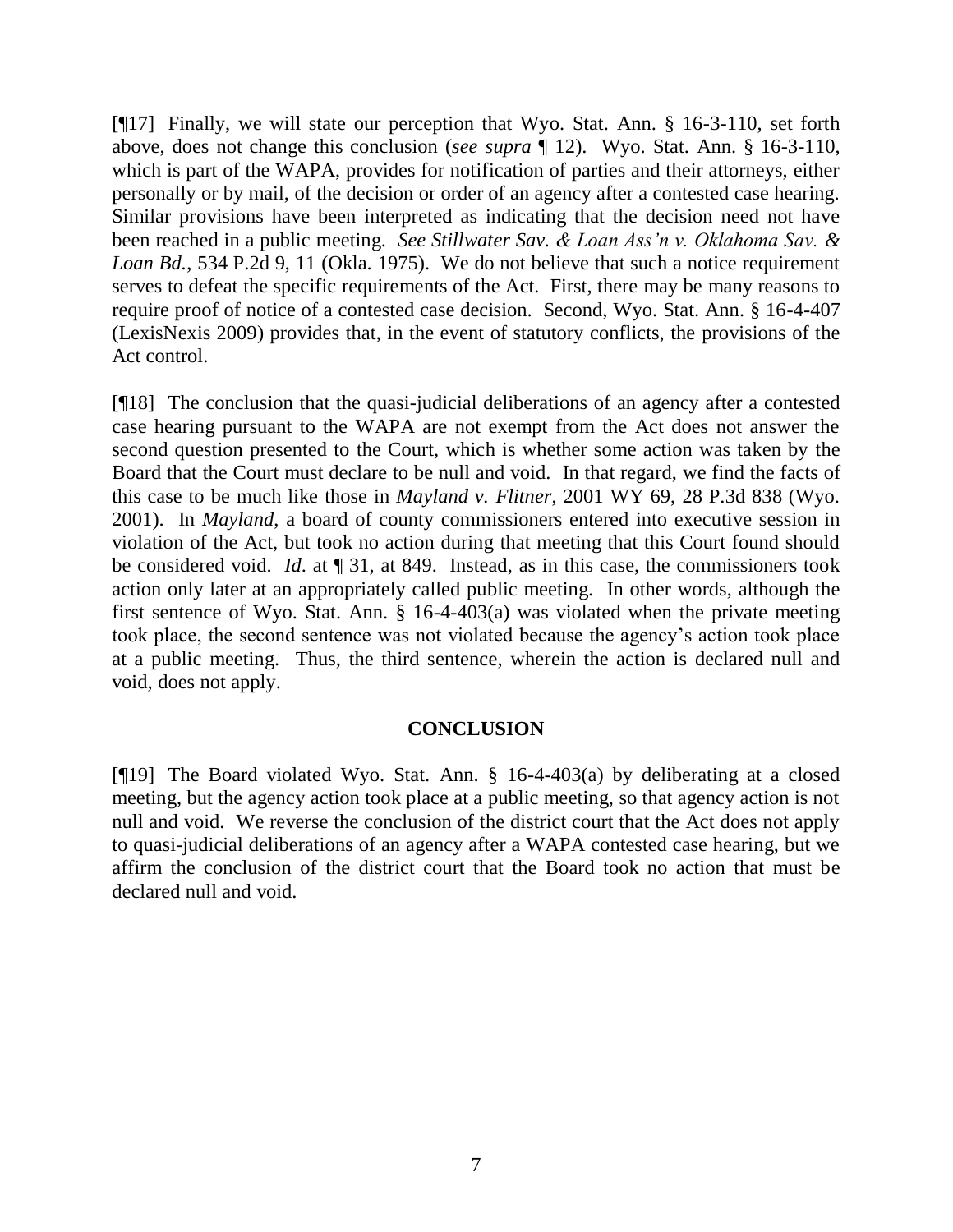## **KITE, Justice, specially concurring, in which HILL, J., joins.**

[¶20] I write separately to dispel any misperception that this decision renders meaningless the public deliberation provisions of the Wyoming Public Meetings Act (the Act).

[¶21] I agree that the Board is a governing body covered by the Act and its meeting in executive session was illegal. Any action, including deliberations, taken during that meeting was void. The record does not indicate what action was taken, if any, during the illegal meeting. However, the Board ultimately took action and adopted its findings and conclusions in a public meeting and no provision of the Act renders void agency action taken in public that may have been discussed and/or acted upon in an illegal private meeting. We faced this same conundrum in *Mayland v. Flitner*, 2001 WY 69, 28 P.3d 838 (Wyo. 2001), and concluded that the later action was not void. However, in that case, the record at least indicated that the only action taken in executive session was discussion of the matter and directing the county attorney to prepare findings and conclusions that could be addressed "prior to the County Commissioners making a final decision." *Id.*, ¶ 29, 28 P.3d at 848. In contrast, the Board in this case convened the executive session for the purpose of deliberating, and the record does not indicate what occurred during the closed session.

[¶22] The legislature has stated, in clear and unequivocal language, that agencies are prohibited from deliberating behind closed doors. However, it has not adopted a statutory prohibition of public agency action taken after a closed door meeting. If we were to conclude an agency's ultimate action was void because it had been previously discussed in private, we would be going beyond what the legislature has provided. In addition, that interpretation would essentially prevent an agency from ever being able to correct a violation of the Act and, thus, render it unable to act at all. So, are the citizens of this state left without a remedy when recalcitrant agencies simply refuse to follow the statute so long as they cover their tracks with a public announcement of their action? The statutes provide otherwise. Specifically, any member of an agency who either takes action, or conspires to take action, that violates the requirements of the Act is guilty of a misdemeanor and subject to a \$750 fine. Wyo. Stat. Ann. § 16-4-408(a) (LexisNexis 2009). Any member who remains in a meeting where a knowing violation occurs is also guilty unless the minutes of the meeting record that member's objection. *Id*. Further, if citizens are aware in advance of an agency's intent to violate the Act, they may apply to the courts for an injunction preventing such violation. W.R.C.P. 65. Cheyenne Newspapers attempted to obtain such a remedy in this case, but the agency acted before that could be accomplished.

[¶23] The Act has been in place for over thirty years and agencies throughout the state, in matters arguably of much greater public import than those faced by this Board, have complied with its simple requirement to conduct the business of the public in the open.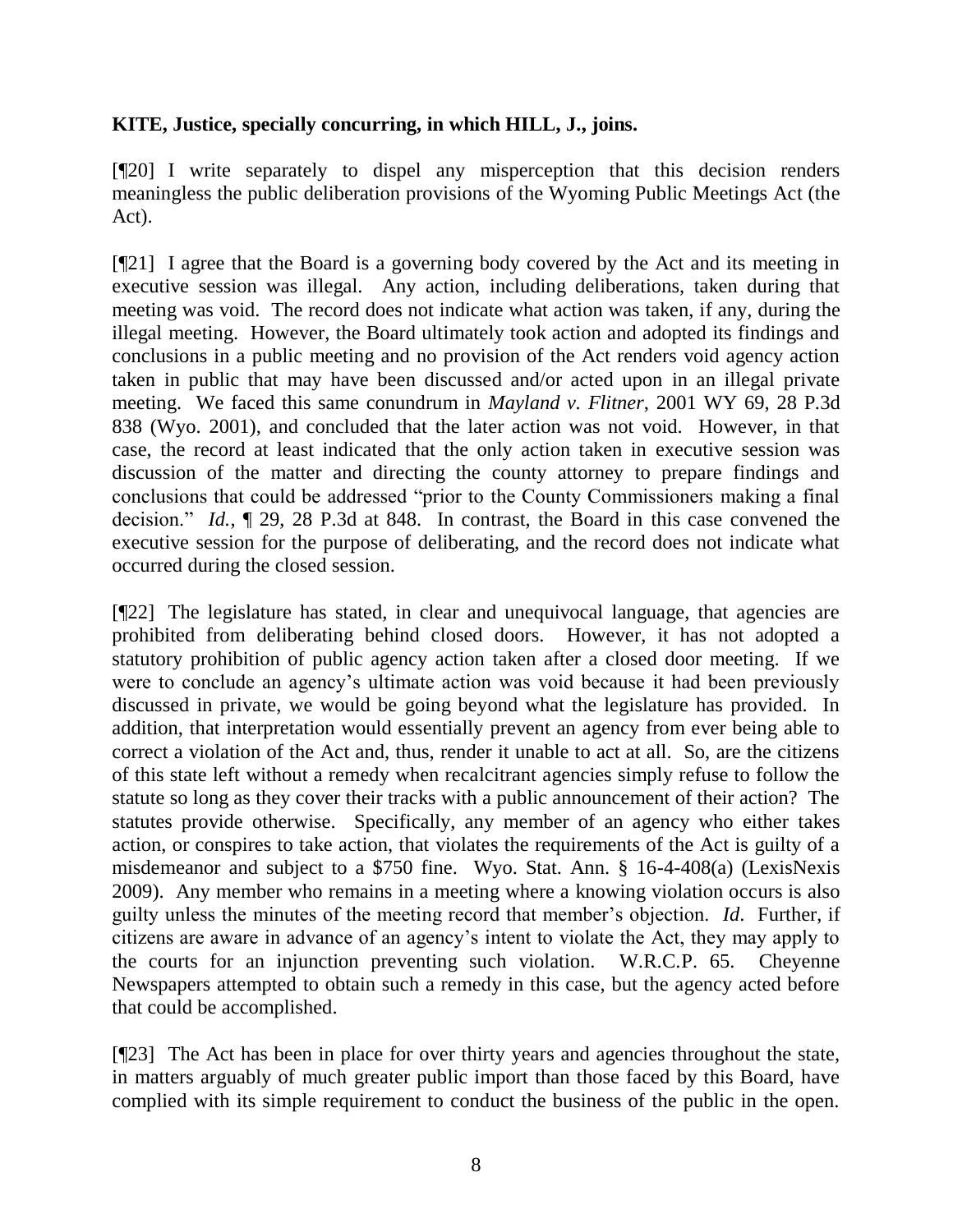Yet, for some reason, the Board concluded it was exempt from these requirements and even went so far as to adopt regulations which purported to provide it with authority to ignore the statute and hold executive sessions whenever it chose.<sup>5</sup> The Board also ignored the city attorney's request that it conduct its deliberations in public. In the face of that direct defiance of the law, injunctive relief may well have been appropriate.

Rules, *supra,* Chapter XI, Section 7(d):

<sup>&</sup>lt;sup>5</sup> Rules and Regulations of City of Cheyenne Building Code Board of Appeals, Chapter IV, Section 5:

All meetings and hearings at which official action is taken shall be open to the public, except for deliberations after public hearings.

Deliberations may be in public or private, as determined by the Board.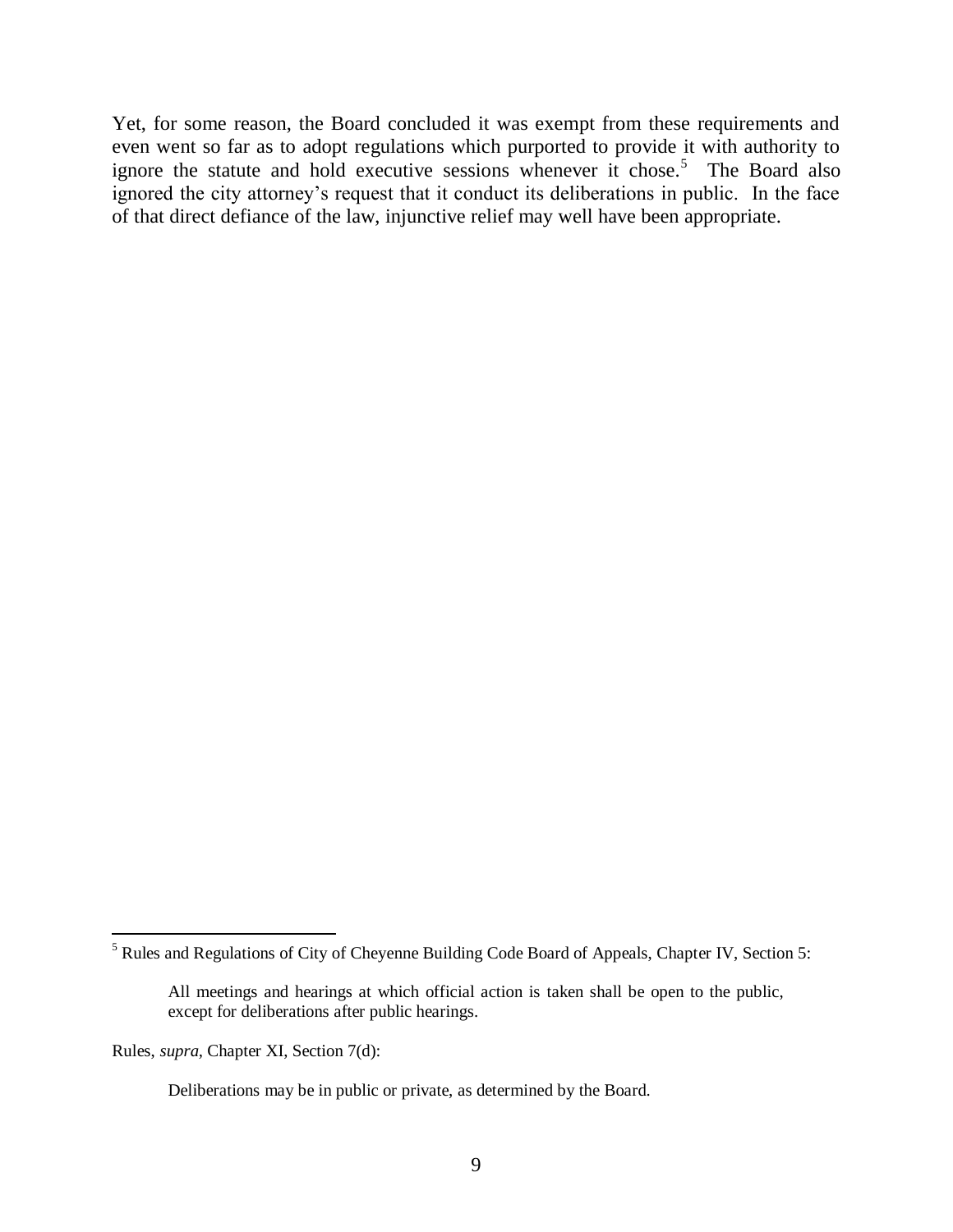**BURKE, Justice,** concurring in part and dissenting in part.

[¶24] I agree with the majority that an agency's deliberations after a contested case hearing are subject to the requirements of the Wyoming Public Meetings Act, and that the Board violated this Act when it deliberated at a closed meeting. However, I conclude that the record is insufficient to support a finding that the Board took no action during the meeting. Accordingly, I would reverse the district court's grant of summary judgment, and remand for further proceedings to resolve this genuine issue of material fact.

[¶25] The Wyoming Public Meetings Act provides that no "action" by a governing body of an agency shall be taken "except during a public meeting." Wyo. Stat. Ann. § 16-4- 403(a) (LexisNexis 2009). The term "action" is broadly defined to include "a collective decision of a governing body, a collective commitment or promise by a governing body to make a positive or negative decision, or an actual vote by a governing body upon a motion, proposal, resolution, regulation, rule, order or ordinance." Wyo. Stat. Ann. § 16- 4-402(a)(i). Any "action" not taken during a public meeting is "null and void." Wyo. Stat. Ann. § 16-4-403(a).

[¶26] It is undisputed that the Board in this case met and deliberated during a closed meeting. The majority holds that the Act requires an agency to deliberate only during a public meeting, but further concludes that deliberation alone is not an "action" rendered null and void when an agency deliberates in a prohibited meeting. I may agree that this interpretation is mandated by the plain language of the Act, but I do so reluctantly because of the practical result: the Board violated the Act, but there is no meaningful remedy available for the public.

[¶27] More significantly, when analyzed under the appropriate standard of review, the record in this case fails to establish that the Board did not take action during its private meeting. There is no transcript or recording of the meeting. The pertinent paragraphs of the parties' Joint Statement of Undisputed Facts provide little insight into what the Board did during the meeting:

> 5. The Board of Appeals conducted a public contested case hearing on the appeal, in accordance with its Rules and Regulations, on June 27, 2008, during which the parties were represented by counsel, witnesses were heard, and exhibits presented. At the close of the contested case hearing, the Board of Appeals retired to deliberate in private.

> 6. The Board of Appeals did not meet in executive session, but rather determined that it was deliberating in its quasi-judicial role.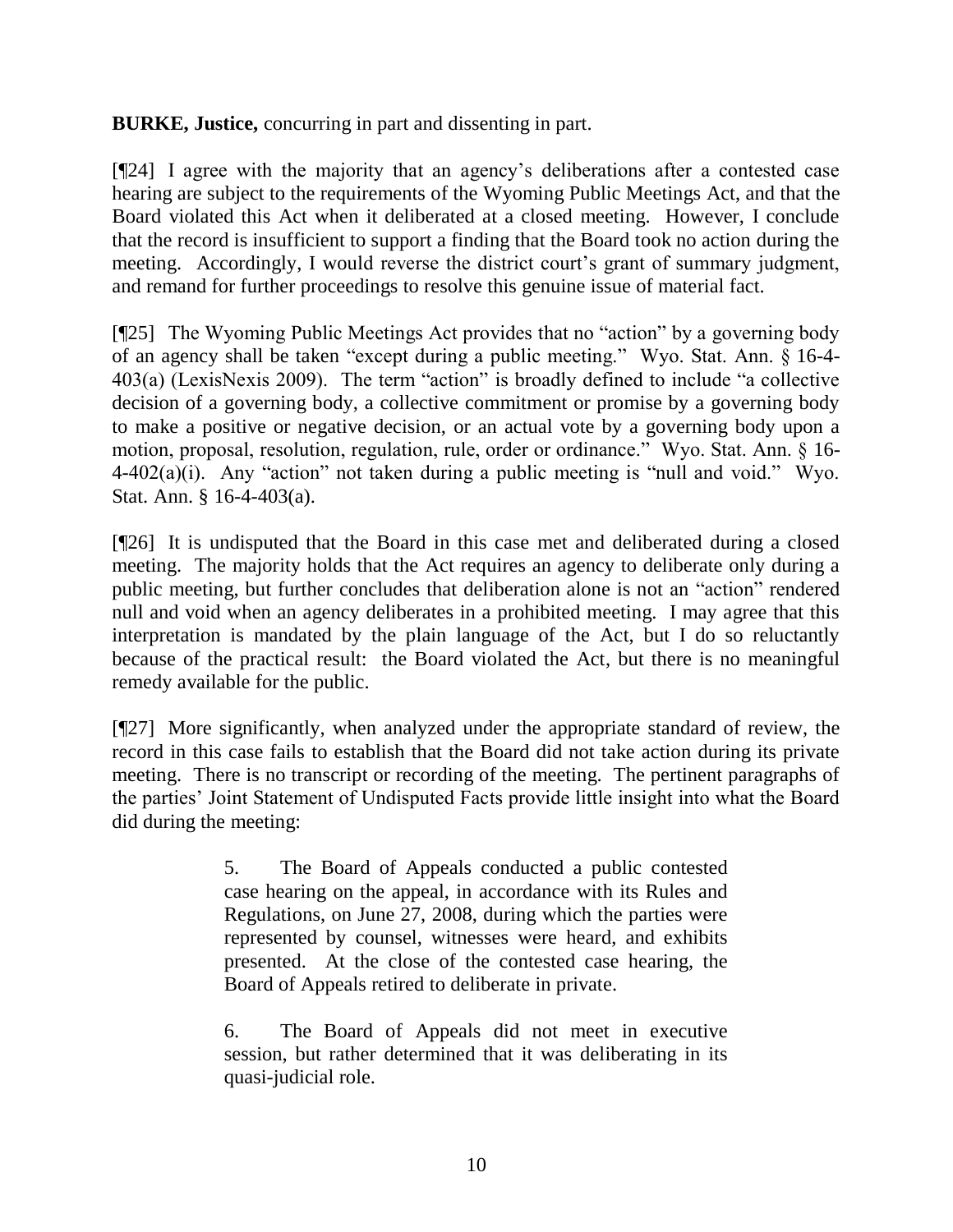7. A quorum of the Board of Appeals was present for the July 2, 2008 deliberation, which was called by the proper authority. A transcript of the July 2, 2008 public meeting is attached hereto as Exhibit 1.

8. The Board of Appeals drafted its 19-page Decision and held a public meeting July 14, 2008 to discuss the Decision, which it then adopted. The transcript of that public meeting and the Decision issued by the Board of Appeals are attached hereto as Exhibits 2 and 3.

[¶28] According to the transcripts of the public meetings, on July 2, 2008, the Board passed a motion "that we go into closed deliberation." Later, during the public meeting held on July 14, 2008, the hearing examiner explained that the Board "conducted a four (4) hour meeting in this matter and then we retired to deliberate." He stated that he "began to draft our written opinion" after the private deliberations. The "opinion" was nineteen pages long, was complicated enough to include twenty-eight footnotes, and dealt with difficult and controversial issues. Even so, the Board's discussion at the open meeting was quite brief, consisting almost entirely of the hearing examiner's explanation of a few select findings and conclusions in the draft decision. After this brief discussion, the Board voted unanimously to uphold the Historic Preservation Board's decision. The decision was signed immediately after the vote, with one Board member suggesting that it would be signed and finished in "like seven minutes."

[¶29] This information is insufficient to establish that the Board did not take any action during the closed meeting. To the contrary, the Board's perfunctory discussion during the public meeting, its unanimous vote on the question, and its immediate adoption of the written decision, all suggest that the Board did more than just deliberate during the closed meeting. It is fair to infer that the Board reached its decision during the closed meeting, and did little more than ratify the prior decision during the public meeting. In the language of the Act, the Board did take "action" if it reached "a collective decision of a governing body" during the closed meeting. Pursuant to the Act, such action would be null and void. *See Emery v. City of Rawlins*, 596 P.2d 675, 679 (Wyo. 1979) (A city council may meet in private "for the purpose of discussing a subject and soliciting expert advice *so long as no vote is taken nor a collective decision made*.") (emphasis added).

[¶30] The party opposing summary judgment is entitled to the benefit of these favorable inferences. *Brumbaugh v. Mikelson Land Co.*, 2008 WY 66, ¶ 11, 185 P.3d 695, 701 (Wyo. 2008). As the majority states, "summary judgment can be sustained only when no genuine issues of material fact are present and the moving party is entitled to judgment as a matter of law." *Voss v. Goodman*, 2009 WY 40, ¶ 9, 203 P.3d 415, 419 (Wyo. 2009), quoting *Wyoming Community College Comm'n v. Casper Community College Dist.*, 2001 WY 86, ¶ 11, 31 P.3d 1242, 1247 (Wyo. 2001). Whether the Board took action during its